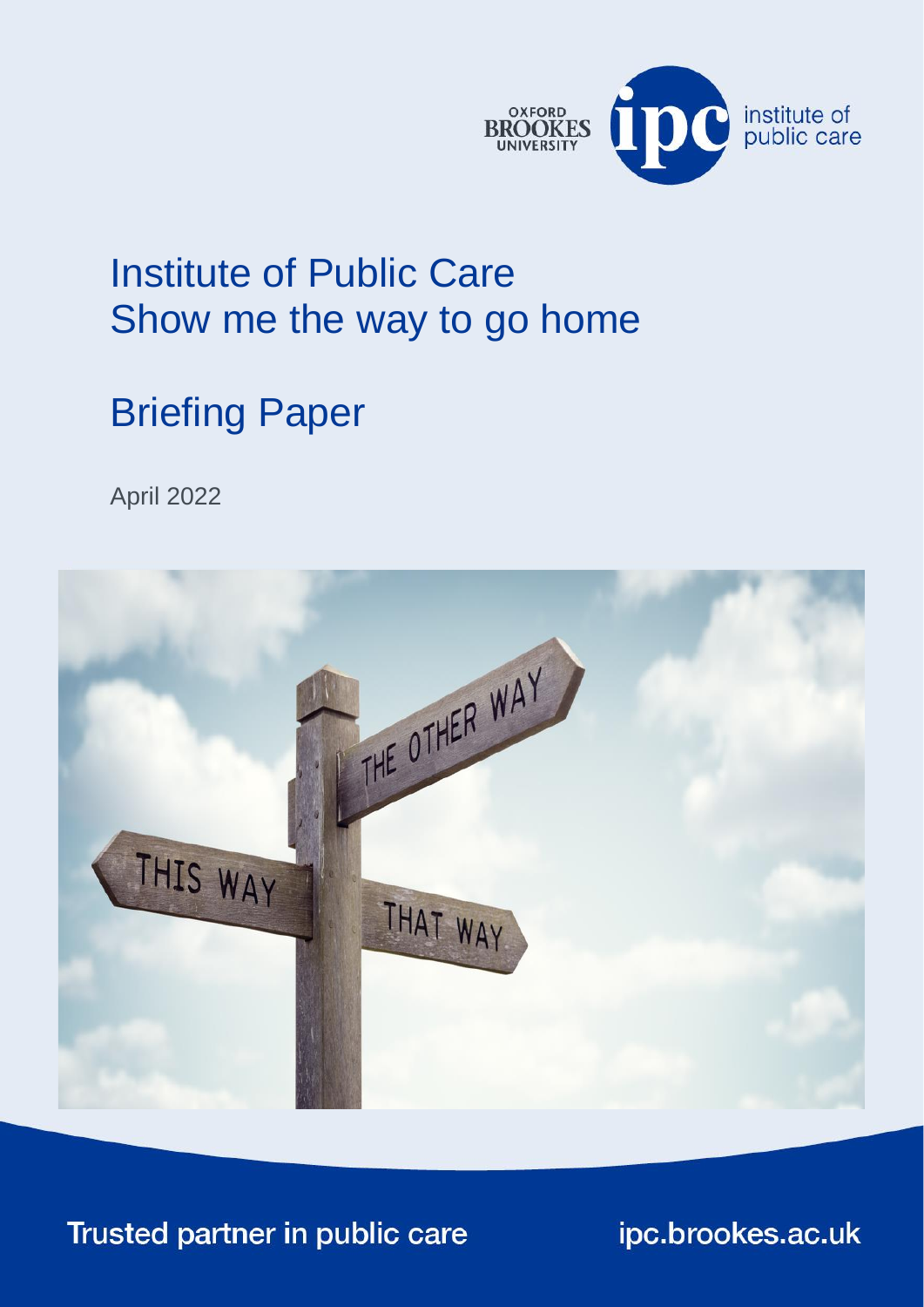## [Institute of Public Care](#page-0-2) [Show me the way to go home](#page-0-0)

## Briefing Paper

More than two years on from the start of the Covid-19 pandemic, and despite continued high rates of community transmission, there is increasing emphasis on the move towards 'living with' Covid. For the NHS and social care this return to a pattern of the 'new normal' has been underlined by [the ending from 31 March 2022](https://www.england.nhs.uk/coronavirus/publication/funding-of-discharge-services-from-acute-care-in-2022-23/) of the ring-fenced NHS money to support people post hospital discharge. What happens next, and what systems need to do to continue to support a Home First model, should be informed by the experience gained from the Discharge to Assess policy implementation. Below we reflect on the conclusions and insights gathered from a range of work with different health and care systems, and the factors associated with greater success.

From the start of the Covid-19 pandemic in March 2020, the policy response was targeted on protecting the NHS from being overwhelmed and maintaining the capacity of hospitals. Just prior to the emergence of the pandemic the Government announced some changes to the arrangements for the discharge of patients from hospital. This became a key component of the strategy through the implementation of [Discharge to](https://www.gov.uk/government/collections/hospital-discharge-service-guidance)  [Assess \(D2A\).](https://www.gov.uk/government/collections/hospital-discharge-service-guidance) The initial emphasis was on releasing up to 15,000 acute beds within a week, and maintaining the timely flow of people through hospitals and discharge thereafter. This was never intended to be seen simply as a bed management policy, and the discharge pathways model embedded in the guidance (see below) was designed to ensure people received the right care, in the right place and at the right time, building on a *framework developed by Professor John Bolton* that focused on helping older people to recover following a stay in hospital. Systems were encouraged to understand the demands that they were likely to experience for each of the 4 defined care pathways by measuring their current resource use and by reviewing the suitability of the services that were provided to deliver a recovery-based model of practice.

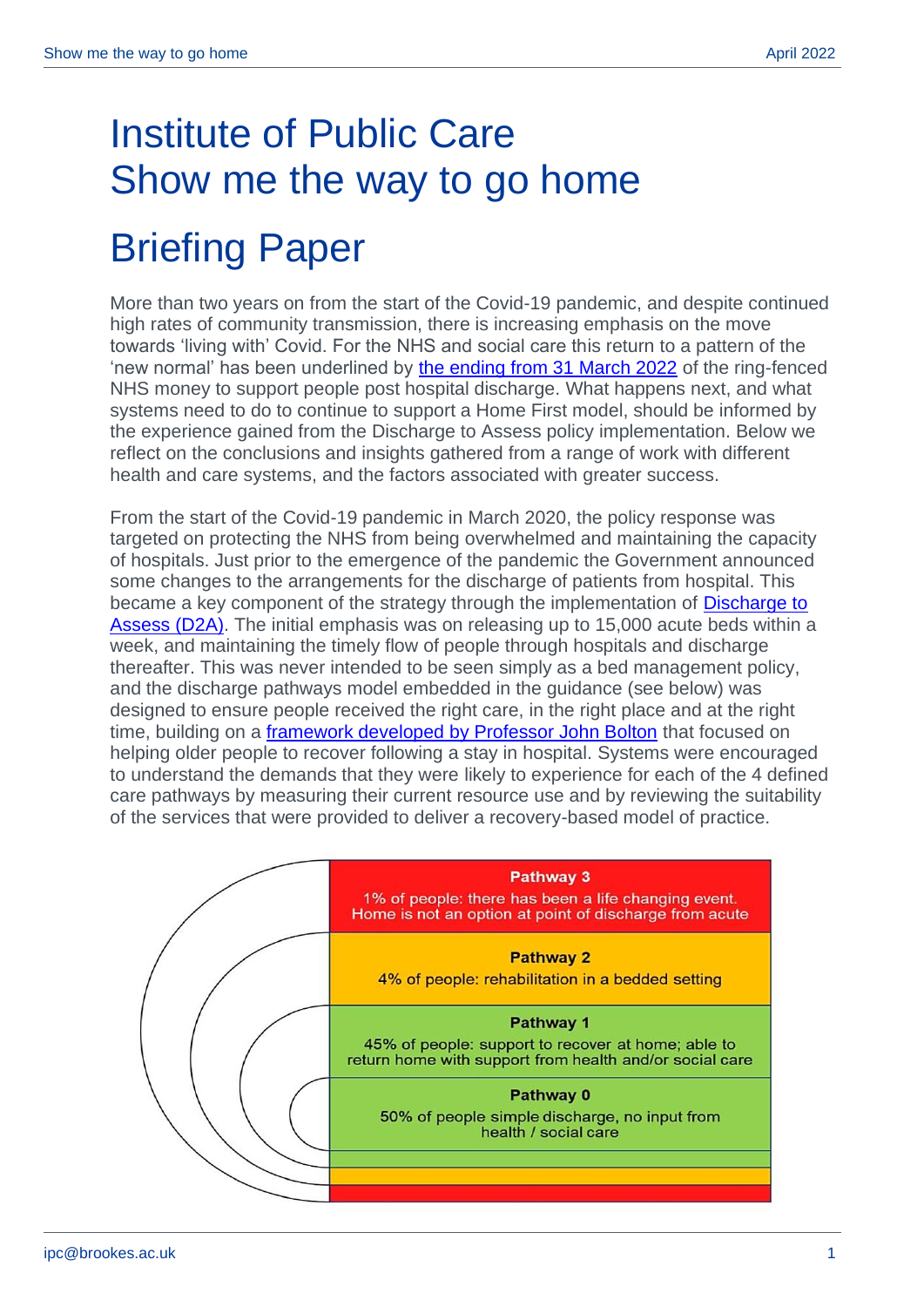As the March 2020 guidance (and subsequent iterations of it) made clear, discharge home should be the 'default pathway'. Getting people 'Home First' and assessing their needs only after they have a chance to recover in familiar surroundings, rather than assessing their needs in hospital was to be the key to both shorter hospital stays and enhanced outcomes for people enabled to regain independence. Importantly, a National Discharge Fund was established to support the costs of care packages (paid via the NHS) and providing a mechanism to circumnavigate the familiar contested financial responsibilities between health, social care, and individual patients and their families.

What has been achieved by the D2A approach throughout the country to-date is a mixed picture, but understanding the factors that appear to be associated with greater success is vital if good practice is to be more widely adopted, and the potential of D2A to transform care and deliver improved outcomes for people enabled to return to a level of independence is to be grasped. Such lessons are highly relevant to the government's [White Paper for health and care integration](https://www.gov.uk/government/publications/health-and-social-care-integration-joining-up-care-for-people-places-and-populations) and 'joining up care', and the aspirations to move beyond a compartmentalised and fragmented health and care system.

The Institute of Public Care (IPC) and colleagues at [RSM](https://www.rsmuk.com/) were commissioned in 2021 by NHS England & Improvement (NHSE/I) to assess the impact of D2A through qualitative and quantitative analysis. We worked with a range of 10 health and care systems throughout England, and concluded that the policy and guidance gave a clear mandate and was a catalyst for local development and implementation. We found that the most important factors influencing the success of D2A include:

- **Intelligent market-shaping and commissioning strategies** ensure there are sufficient and appropriate community-based services commissioned or provided to meet demands, including low level support from the voluntary and community sector (and ensuring that people don't default to bedded provision for lack of these services).
- There is a focus in all **Intermediate Care services**, including bedded services, on getting people back home after a short-term episode of care, and these services do not lead inexorably to permanent residential admissions.
- The weekly demands on both community-based services and bedded services are understood and the **flow of patients** through these services is well managed (there should not be delays waiting for the next longer-term services); and
- The **performance measures** used to monitor the service adequately capture the above activity as well as individual and aggregated outcomes.

We have drawn together [the key messages,](https://www.england.nhs.uk/coronavirus/wp-content/uploads/sites/52/2022/03/B1412_iii-annex-b-RSM-effective-commissioning-for-a-homefirst-approach.pdf) building especially on the experiences and insights of those systems that seemed to have achieved better practice. These might usefully be analysed against a set of strategic and operational commissioning activities, organised around the cycle of:

- analyse;
- plan;
- do;
- and review.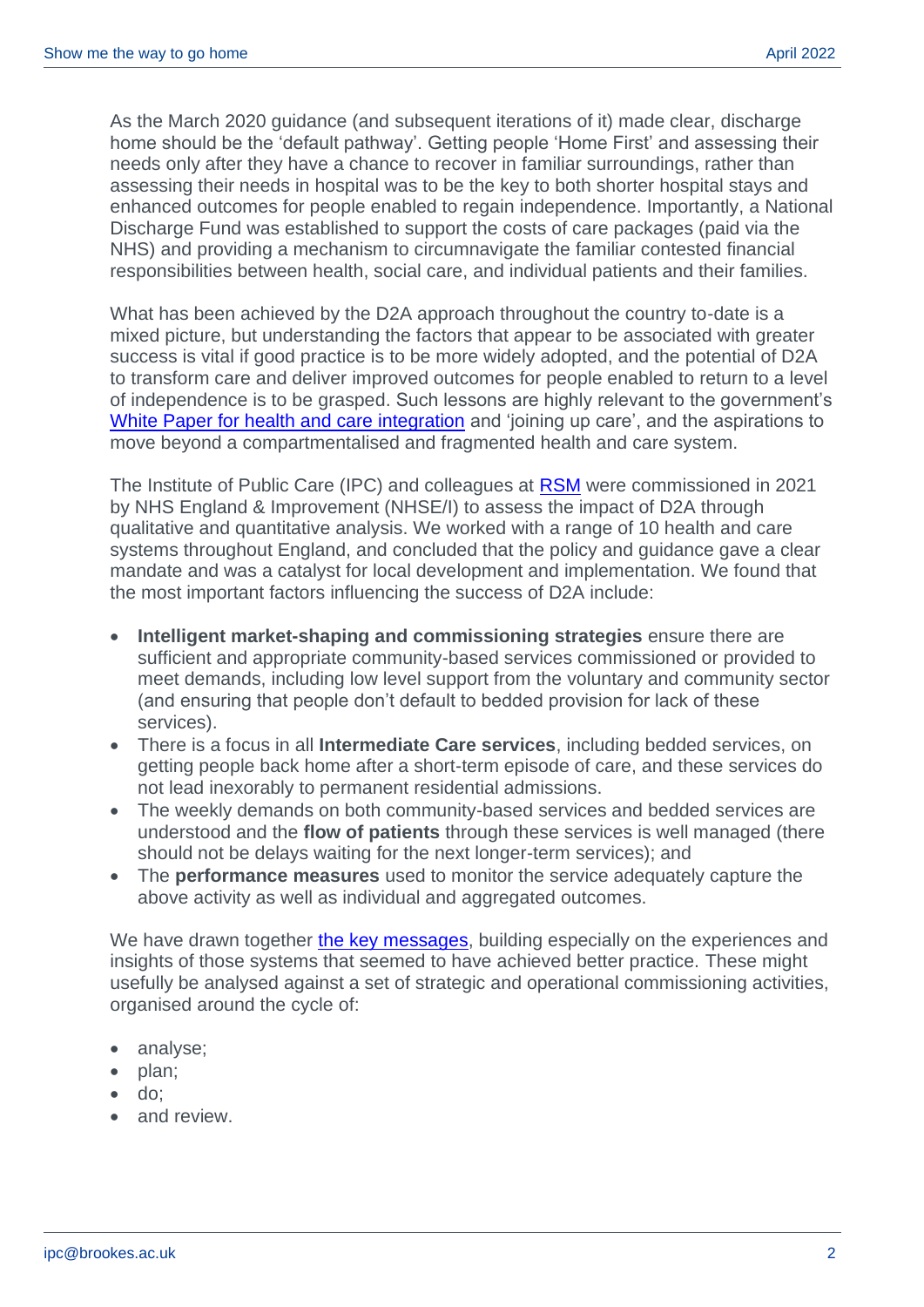

Systems that have effective arrangements to analyse a D2A model will understand their current and potential demand and capacity across the system, and will monitor and understand the flow of people discharged on the D2A pathways, with an appropriate and regularly updated dashboard of metrics. Understanding the flow of people through the acute hospital enables systems to identify and predict the demand and capacity around intermediate care requirements.

It was evident that systems with an established model of Home First that pre-dated the D2A requirements started from a stronger position, as this participant described:

"Because we had been in the Home First part of the story for quite some time, we were able to do some really accurate forecasting, which I think is a really important element of commissioning – getting that forecasting right."

Effective arrangements for D2A are contingent on a strategic planning approach that focuses on Home First across the whole health and care system, and making decisions about the intermediate care services that need to support recovery following discharge from hospital. Changes in the pattern of commissioning will typically be required, focused on early intervention, rapid response/admission avoidance and communitybased support to maximise people's recovery and resumption of valued roles and activities.

The change in the balance of support is likely to see a reduction in reliance on beds, as this person commented:

"We very quickly took strong decisions on not commissioning more beds, but actually commissioning much more into our home pathways."

Implementation and delivery of D2A requires everyone involved to sign up to and be committed to the ethos and principles of the policy. In addition to the importance of strategic leadership are the changes required in market shaping and capacity building, and developing more collaborative commissioning relationships with providers.

A crucial element of better practice has been the 'de-weaponising' of money; the availability of a National Discharge Fund to support D2A implementation effectively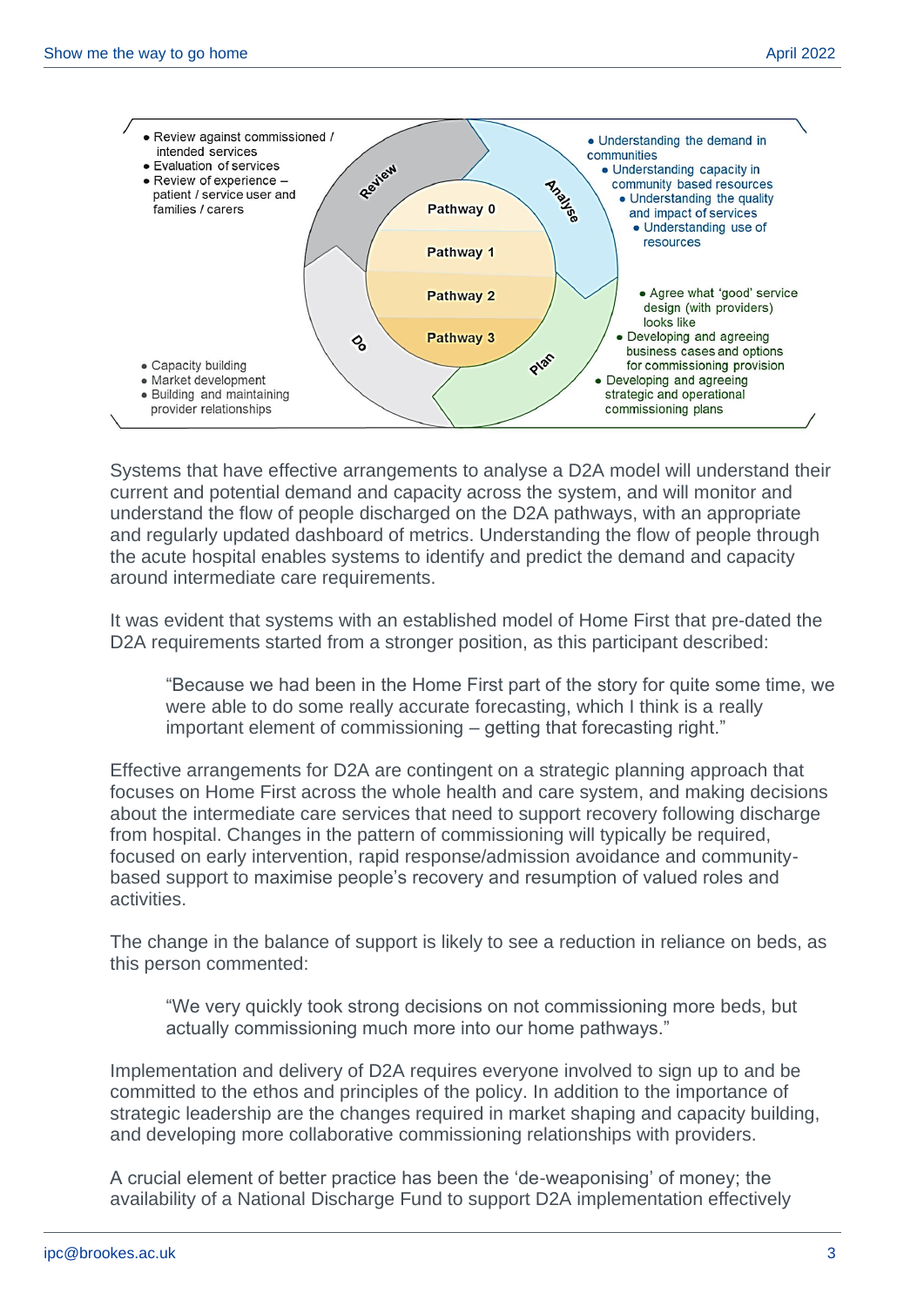removed contested decision making about funding responsibilities that have long been at the centre of difficulties in achieving timely discharges. This comment highlights the transformation of approach:

"We trusted the people around us  $(...)$  also the money didn't get in the way  $(...)$ you didn't think 'that's my money, that's your money,' you thought – that's system money."

New ways of working need to sit within a changed no-blame and collaborative culture; examples of such practices include: engaging differently with the community and voluntary sector, building trust and recognising their contribution in supporting people particularly on Pathways 0 and 1; developing effective multi-disciplinary team working and enabling therapist-led teams to transform intermediate care services; and developing creative solutions to reconfigure bed-based approaches for complex needs, rather than it being a default offer for too many people leaving hospital.

Reviewing D2A implementation closes the loop and ensures that experience feeds back to data collection and use, and to commissioning and market-shaping activity. Indeed, data is the key to understanding and adjusting the system, as this comment underlines:

"The data – it's not just something we have to do for a national return, but something that comes alive operationally day to day and is relevant."

The national requirements of D2A brought their own data collection and reporting requirements, but among better performing systems we found it was vital that there was local understanding and ownership of data in establishing a 'single version of the truth' across the system that all partners recognised and validated, and where they did not inappropriately challenge or mistrust the information.

Collecting the right metrics across the system is about much more than tracking hospital flow, and is crucially about monitoring performance and outcomes, as this person observed:

"The whole premise of moving to the intermediate care model was to test and demonstrate that we could significantly reduce long-term care costs as a consequence of putting in that single reablement team. And that is one of our core metrics and we look at that week in and week out (..) we are demonstrating that we are giving people more opportunities to get home."

Furthermore, whether D2A is successful will reflect the shared understanding and commitment to change across health and care systems, and – fundamentally – how this is underpinned by creative commissioning and capacity building. Systems that have relied heavily on the availability of care home beds and community beds that are not used specifically for reablement will have met their objectives of emptying hospitals, but will fail miserably to support people's independence or enable their recovery and rehabilitation.

Supporting a genuine and properly commissioned D2A service can break the cycle of simply cost-shunting from hospital to community, but it takes time to fully realise the benefits. Where the approach was found to be working well the benefits realised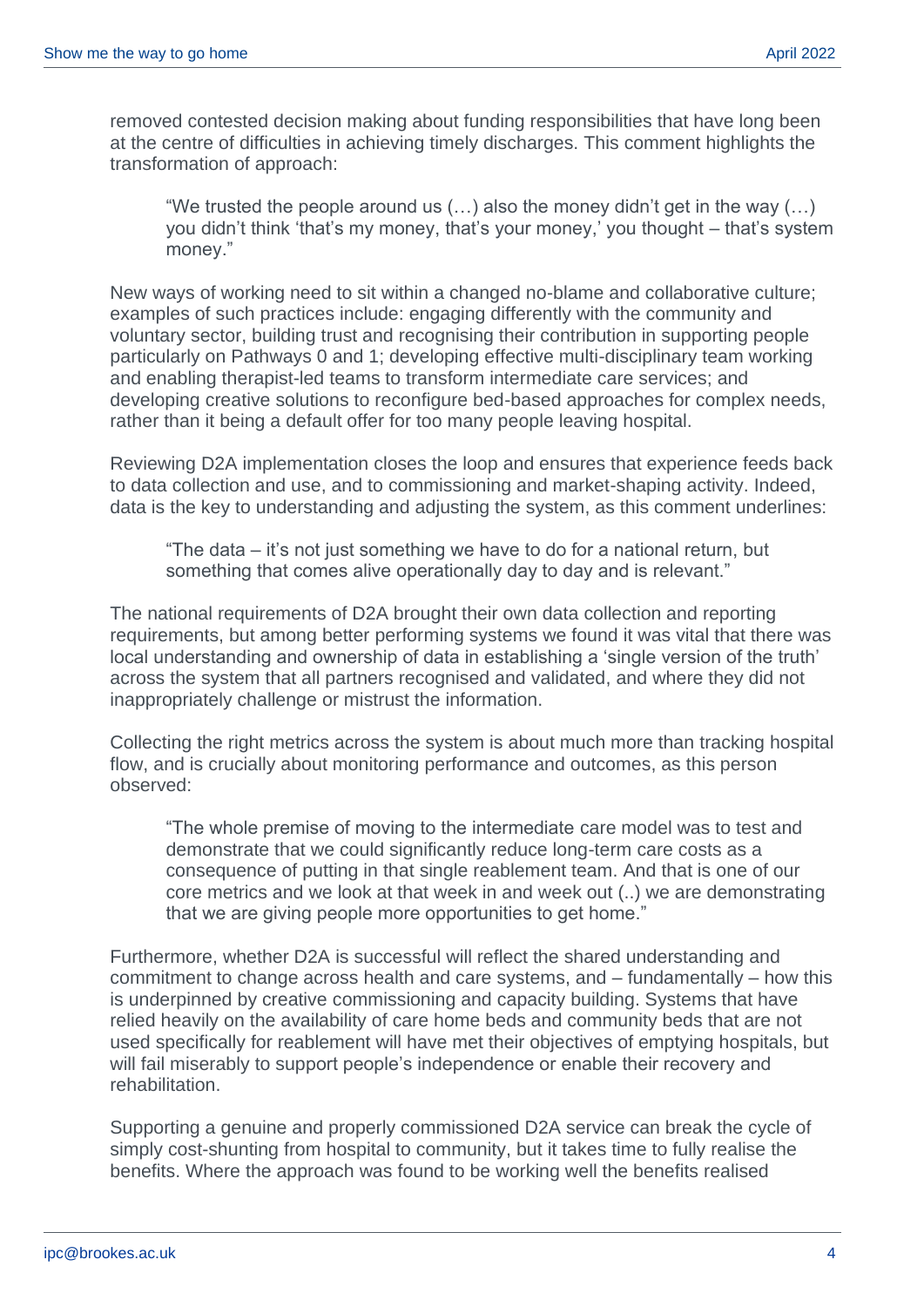included shorter lengths of stay in hospital; lower permanent admissions to residential and nursing care, and fewer older people needing on-going health and care support. People needing support following hospital care should be discharged to their own home wherever possible in order to recover, or to a community-bedded service that will specifically support their recovery (i.e., it has the right staffing and ethos of recovery and provides the necessary therapy inputs). It should then be the case that the need for longer term health and care support is reduced for this cohort of people when their needs are assessed at the end of four to six weeks of recovery. This is likely to be the way to deliver both financial benefit to the system and also – most importantly – to secure better outcomes for people. However, achieving these outcomes requires a system-wide approach that looks at the overall benefits rather than attempting to apportion costs and benefits between health and care in a binary manner. There will always be a grey area at the interface of the NHS and social care and an integrated model of commissioning and provision is essential, underpinned by joint and pooled resources including the Better Care Fund and Section 75 arrangements.

The case for funding a properly implemented, recovery and outcome focused D2A model is that it allows people to be in the best place to support their recovery, and reduces the long-term care costs overall. We know that it can be done; but it is equally clear that not all systems are addressing all aspects of the D2A equation holistically, nor doing so in genuine partnership across organisational boundaries.

Systems that have made better progress are typically those that were already well advanced in their thinking and practices prior to the D2A guidance and had – at least – the foundations of a Home First model of support on which to build. Similarly, having good inter-organisational and multi-disciplinary relationships and clear strategic leadership appear to be necessary conditions for successful implementation.

The continued pressures on health and care services cannot be denied, as the systems begin to emerge from the worst impacts of Covid-19 it is not a return to a pre-pandemic world. But it is vital to capitalise on the [D2A lessons of the past 2 years;](https://www.local.gov.uk/our-support/our-improvement-offer/care-and-health-improvement/systems-resilience/home-first-tips) D2A is not a temporary policy response to the demands of Covid-19, but must become the 'new normal' in managing transfers of care and optimising opportunities for recovery so people can return home and resume their lives without requiring high-cost long-term care. In highlighting the key elements that seem to be particularly important in enabling better practice to develop, we are not advocating a 'one size fits all' approach. However, it is worth systems paying attention to:

- understanding demand and capacity;
- planning for Home First and intermediate care;
- removing assessment from the hospital and ensuring it follows a period of recovery and support;
- commissioning what is needs and shaping the market to enable new models of care;
- developing strong strategic leadership and governance;
- having a single version of the truth around data and metrics;
- and focusing on outcomes achieved for patients and their carers.

Following this approach should not be seen as a passive checklist, but examining practice against these dimensions may be valuable for other systems seeking to improve their D2A performance, reduce long term costs and residential bed use, and achieve better outcomes and quality of life for people leaving hospital.